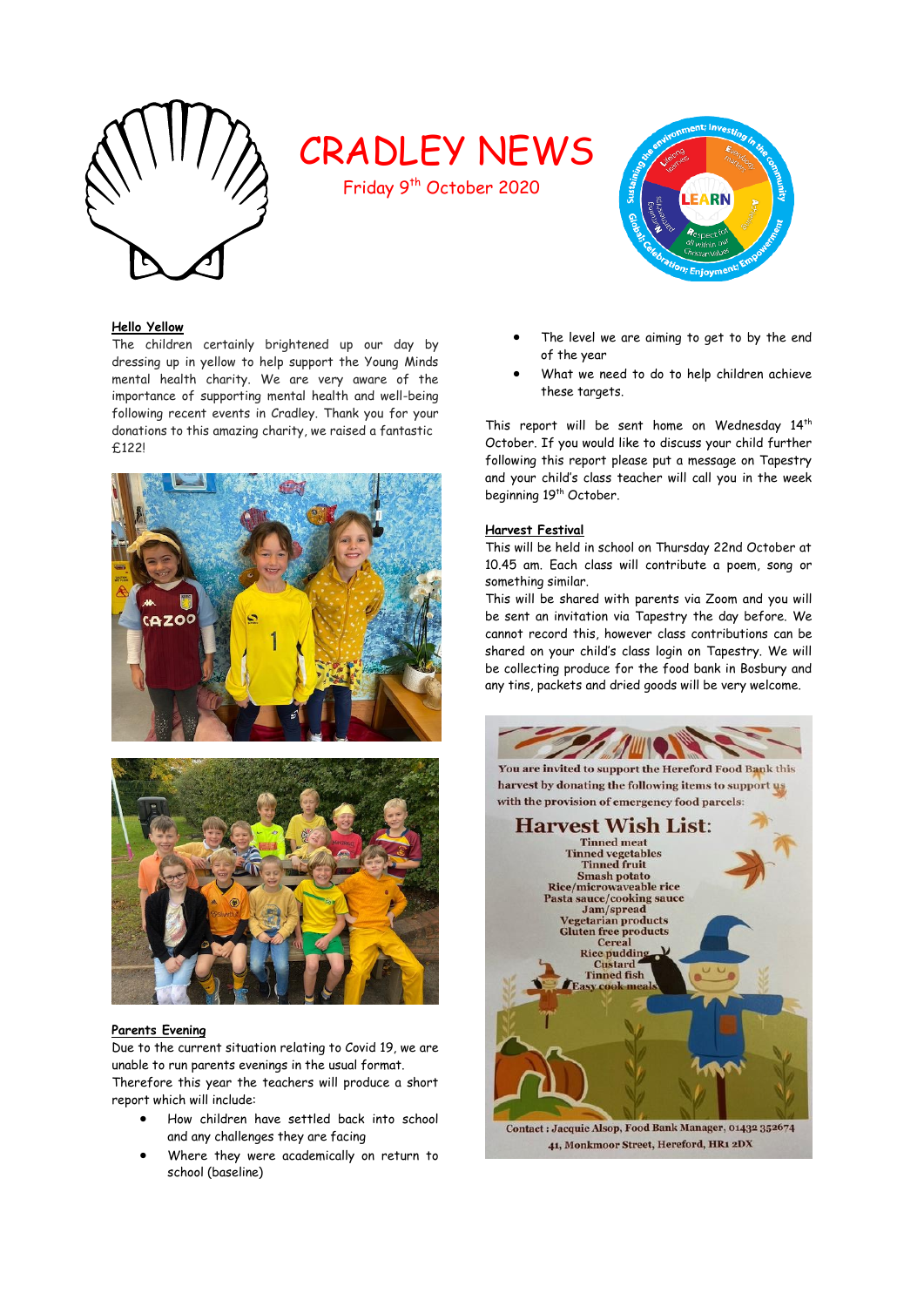## **FOCS News**

The children have been working hard this week completing their apple juice labels and Christmas card designs. We will let you know how to order them as soon as possible. A big thank you to all of the lovely volunteers who have come in to help this week!

#### **Easy Fundraising**

Please remember if you are doing any online shopping please help us raise money for Friends of Cradley School by doing it through easyfundraising.org.uk. Just start your online shopping first at easyfundraising, then shop as normal. Over 3000 retailers will each donate up to 15% of the cost of your shopping.

You can also use it at your workplace if you book hotels, flights, insurance or just ordering stationery, this can be done using easy fundraising first and raise money for our school.

It won't cost you a penny more to shop via easyfundraising.org.uk and by making this one small

change to your shopping habits, you could make a big difference to Friends of Cradley School.

Find out more at

[http://www.easyfundraising.org.uk/causes/friendsofcra](http://www.easyfundraising.org.uk/causes/friendsofcradleyschool/) [dleyschool/](http://www.easyfundraising.org.uk/causes/friendsofcradleyschool/) or simply download the Easy Fundraising app straight onto your phone or tablet.

#### **Your School Lottery**

Why not take the opportunity to raise funds for school whilst being in with the chance to win up to £25,000 for yourself!! To sign up to our School Lottery please follow the simple steps at [www.yourschoollottery.co.uk](http://www.yourschoollottery.co.uk/) and search for Cradley.

#### **Reception places 2021**

If you know of anyone looking for a reception place for next September we are very happy to show parents around after 3pm when the school is quieter. Please call the school office on 01886 880315 to make an appointment.



## **Secondary School Applications**

Just a reminder for Year 6 parents that you need to complete your child's application for secondary school in 2021 by  $31<sup>st</sup>$  October. You can complete the application online at

[https://educationportal.herefordshire.gov.uk/synergy/p](https://educationportal.herefordshire.gov.uk/synergy/parents/default.aspx) [arents/default.aspx](https://educationportal.herefordshire.gov.uk/synergy/parents/default.aspx)

## **Flu Immunisations – 6 th November**

All year groups from Reception to Year 6 are now eligible for the free flu immunisations. This is a simple squirt up the nose which is quick and painless. Consent forms for your child have been sent home, please sign and return them to the office as soon as possible, even if you do not want your child to have it. Thank you.

# **Nursery**

This week in Nursery we have been busy exploring our new book of the week 'We're Going on a Bear Hunt' and continued exploring our theme about 'Autumn'. On Monday we started off our week with Katrina in P.E, where she transformed Nursery into our story of the week with lots of obstacles for us to move around! It felt like we were really in the story. On Tuesday, Carol made autumn hedgehogs with us, using different coloured leaves and sticks, we all got to decorate our own hedgehog pictures. On Wednesday morning we headed outside for our very own Bear Hunt with Charlie. On Thursday Lauren helped us practise our counting skills and we used bright coloured pegs to match the correct number of pegs to the number on our hedgehog. We have finished our week with a great morning at Forest School on Friday with Carol, we hunted around for pictures of bears and practised counting once we had found them all.



## **Lunches**

If you would like to order a packed lunch for your child via Black Pepper, please do so at least 3 days in advance, thank you. After half term we are looking at ways to expand our lunchtime menu. We will begin by adding jacket potatoes with a range of fillings as a way of providing a hot meal at lunchtimes again.

# **Volunteers**

If you are able to help out in any way we would welcome your support. Please try to stick with helping in one class only, social distancing will be essential and full